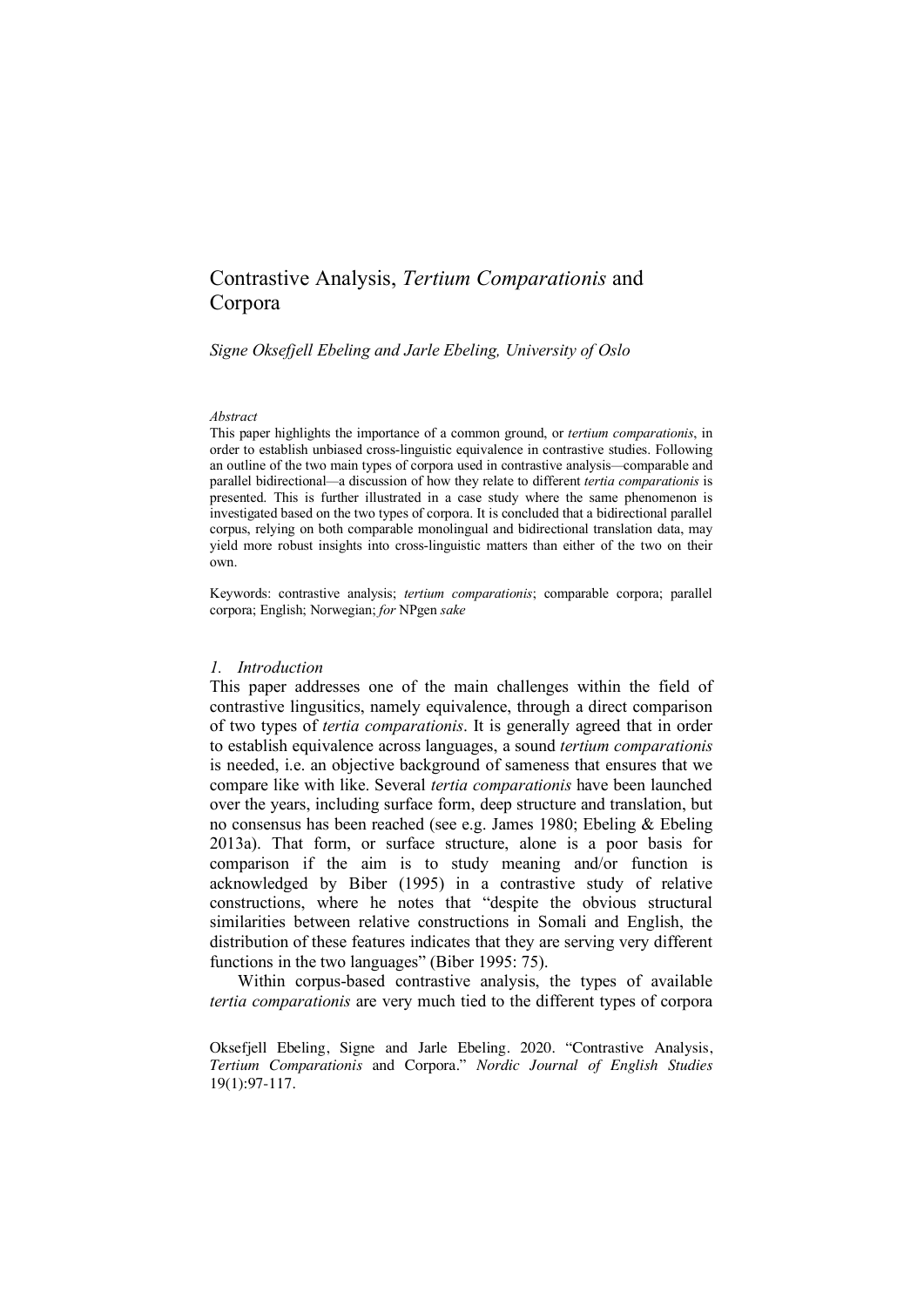that are typically used in cross-linguistic research, i.e. comparable corpora and parallel corpora of different kinds (e.g. uni-, bi- or multidirectional). Johansson (2011) strongly believes in the advantages of using parallel as opposed to comparable corpora:

The special advantage of parallel corpora is that they contain texts which are intended to express the same meanings and have the same discourse functions in the relevant languages. Using the source or the target language as a starting-point, we can establish paradigms of correspondences. […] The most difficult problem in using comparable corpora is knowing what to compare, i.e. relating forms which have similar meanings and pragmatic functions. (Johansson 2011:126–127)

Arguments against using translations as the (only) *tertium comparationis*  in cross-linguistic studies come, in particular, from scholars who see translations as a 'third code' (Frawley 1984), and who claim that translations will deviate from the source text to a considerebale degree, making them unsuitable as an empirical basis. Teubert (1996), for instance, says that "[t]ranslations, however good and near-perfect they may be (but rarely are) cannot but give a distorted picture of the language they present" (1996: 247).

Against this backdrop, we will conduct the same study based on the two types of corpora (comparable and parallel) representing different *tertia comparationis*. To our knowledge no study has hitherto systematically carried out the same study on the basis of comparable vs. bidirectional parallel corpora and juxtaposed the analysis in the way done here. We hope to be able to demonstrate the impact the type of corpus might have regarding insights gained about cross-linguistic equivalence.

We start with a brief outline of modern contrastive analysis (CA) as a systematic research paradigm in Section 2. Section 3 discusses different kinds of contrastive corpora, how they relate to different *tertia comparationis* and thus may have an impact on how equivalence in CA is tackled. Also in Section 3, an overview of the pros and cons of such "contrastive" corpora is presented. Section 4 introduces the English-Norwegian contrastive case study that is used as a testbed for carrying out the same study on the basis of a comparable vs. a bidirectional parallel corpus, demonstrating two different *tertia comparationis*: similar forms and translation (Sections 5 and 6, respectively). Some concluding remarks are offered in Section 7.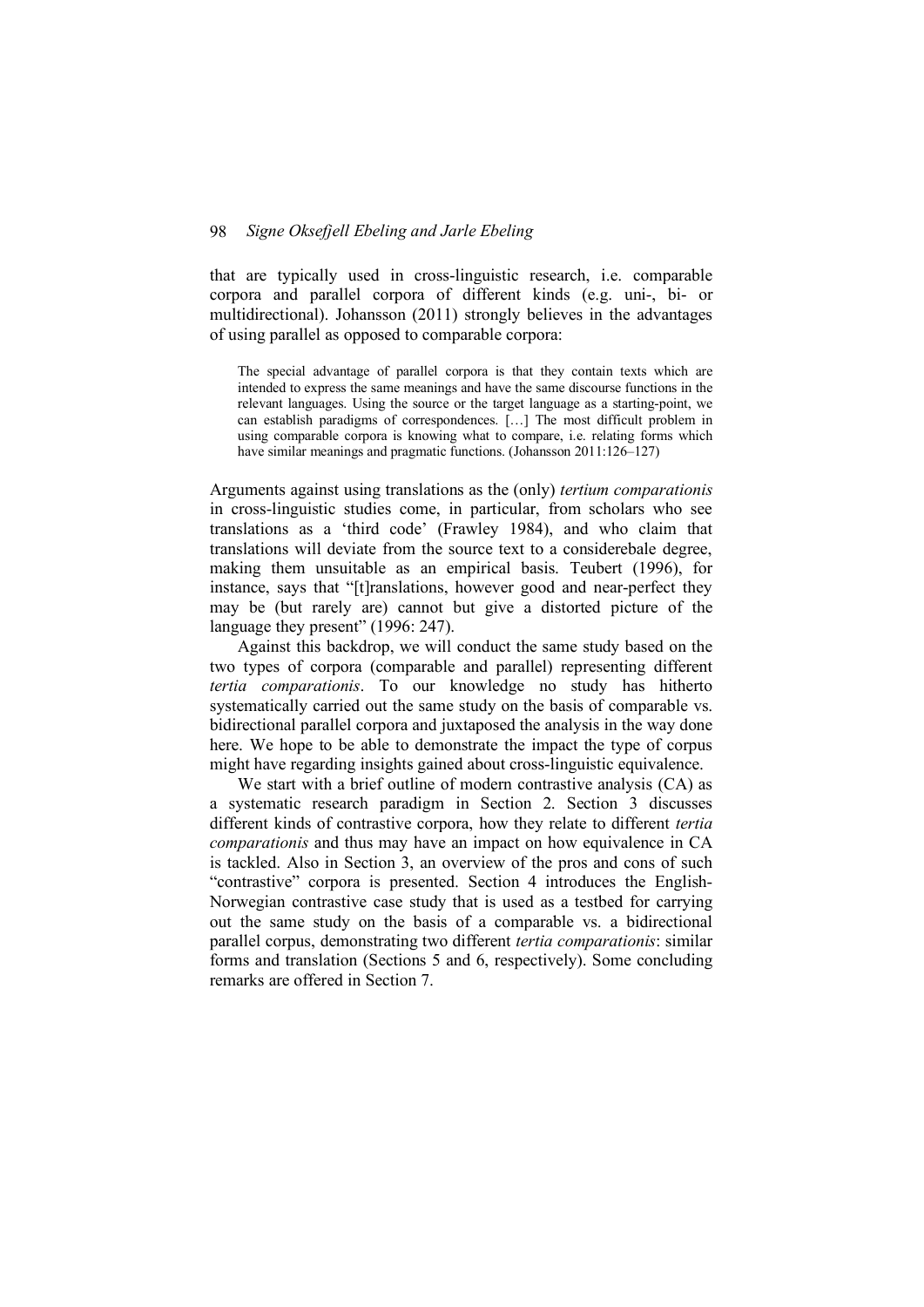# *Contrastive Analysis,* Tertium Comparationis*, Corpora* 99

# *2. Modern Contrastive Analysis*

In this section, we offer a brief discussion of a select few approaches within modern contrastive analysis (CA). It would be impossible to describe and discuss the many ways in which to conduct a CA that have been proposed over the past 60 years or so in this short article. We refer the interested reader to some important works, and references therein, for more comprehensive and detailed accounts: Aijmer et al. (1996), Altenberg & Granger (2002), Johansson (2007), Hasselgård (2010), Ebeling & Ebeling (2013a) and Mair (2018) and articles published in the journal *Languages in Contrast* (John Benjamins).

A much-used approach in CA is to take a perceived similarity, or dissimilarity, between the languages to be compared as the point of departure, be it at the level of lexis, syntax or semantics (meaning). Based on the perceived similarity a null hypothesis, e.g. that the items/phenomena to be compared are equivalent, can be formed and tested. Chesterman (1998) advocates such an approach and recommends the following steps, where the starting point, and first step, is a (dis)similarity of any kind between phenomenon X in language A and phenomenon Y in language B. A phenomenon can in principle be almost anything: a situation, a gesture, a construction, a category or an item. Based on the similarity, the following question is posed (step 2): what is the nature of the similarity (form, meaning, function)? The third step involves the description of the relationship between X and Y in the compared languages, or as is more often the case, the relationship between X in language A and Y1, Y2, Y3, etc. in language B (see e.g. Dyvik (1998) and his semantic mirrors). Based on the outcome of step 3, the null hypothesis can be corroborated or rejected. The resulting description can also be used to enrich our knowledge of the individual languages and/or the relationship between the languages compared, at e.g. the formal, semantic and/or functional levels.

In addition to the rigorous method suggested by Chesterman, there are other, more exploratory ways into a contrastive study. One fruitful point of departure is any observed quantitative difference between original and translated texts of the same type and size (e.g. Johansson 2007: Ch. 4). Yet another approach is to register zero correspondences in a parallel corpus (e.g. Ebeling & Ebeling 2013b), that is where an item in one language does not seem to have a (direct) correspondence in the other language, and ask what the reasons for these non-correspondences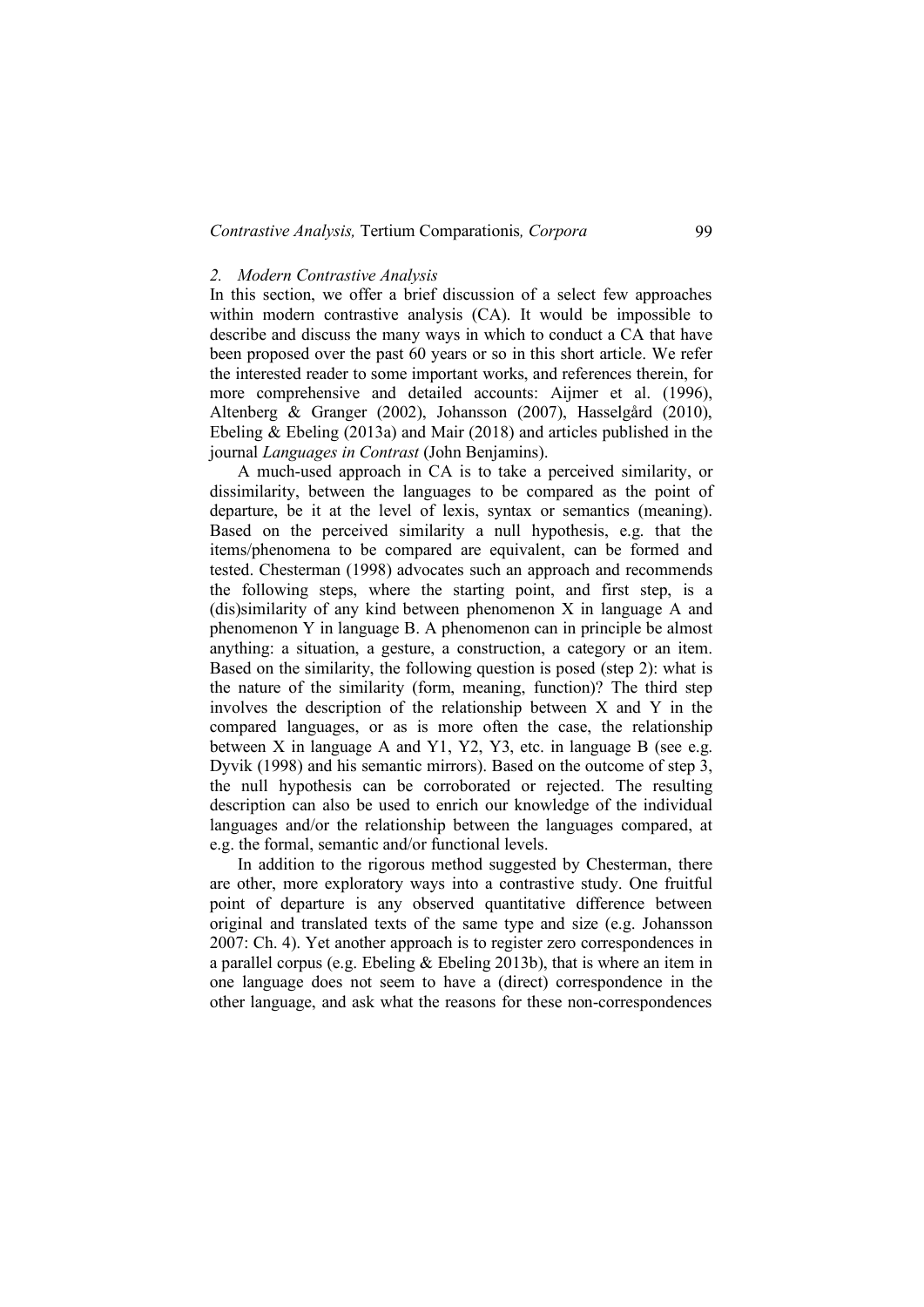may be. One could also start more opportunistically by choosing a word, frame, pattern or construction in language A and record and analyse all the corresponding items/units in language B, i.e. create a list of translation paradigms, to describe similarities and differences at the levels of, for instance, syntax and/or semantics (e.g. Johansson 2001 on *seem* and its Norwegian correspondences). In all of these cases, close, qualitative scrutiny of the differences should be part of the study. Note that several of the more exploratory approaches require access to a corpus of original texts and aligned translations.

To end this short description of ways of doing CA, we quote Johansson (2012: 46) and what he calls "contrastive linguistics in a new key", i.e. contrastive analysis in which

- the focus on immediate applications is toned down;
- the contrastive study is text-based rather than a comparison of systems in the abstract;
- the study draws on electronic corpora and the use of computational tools.

The list sets modern CA apart from early (pre-corpora) CA where the focus was on applied aims and applications, e.g. error analysis of learners' mistakes and on (intuitive) claims about differences between languages or simply by comparing language systems, as found in e.g. monolingual grammar books (see James 1980; Mair 2018).

By modern corpus-based contrastive analysis we understand research which is grounded in empirical (corpus) data in two or more languages, with the challenges and limitations that this entails, for instance with regard to the type and amount of data available. This is in fact one of the main challenges of modern contrastive research. We now turn to these challenges in a comparison of comparable and parallel corpora.

# *3. Types of Corpora Used in Contrastive Analysis*

There is a clear difference between comparable and parallel corpora. The former are usually matched by period, genre and/or domain to enable the contrastive analysis, while the latter consist of original and translated texts in two or more languages, and are, in this way, also matched by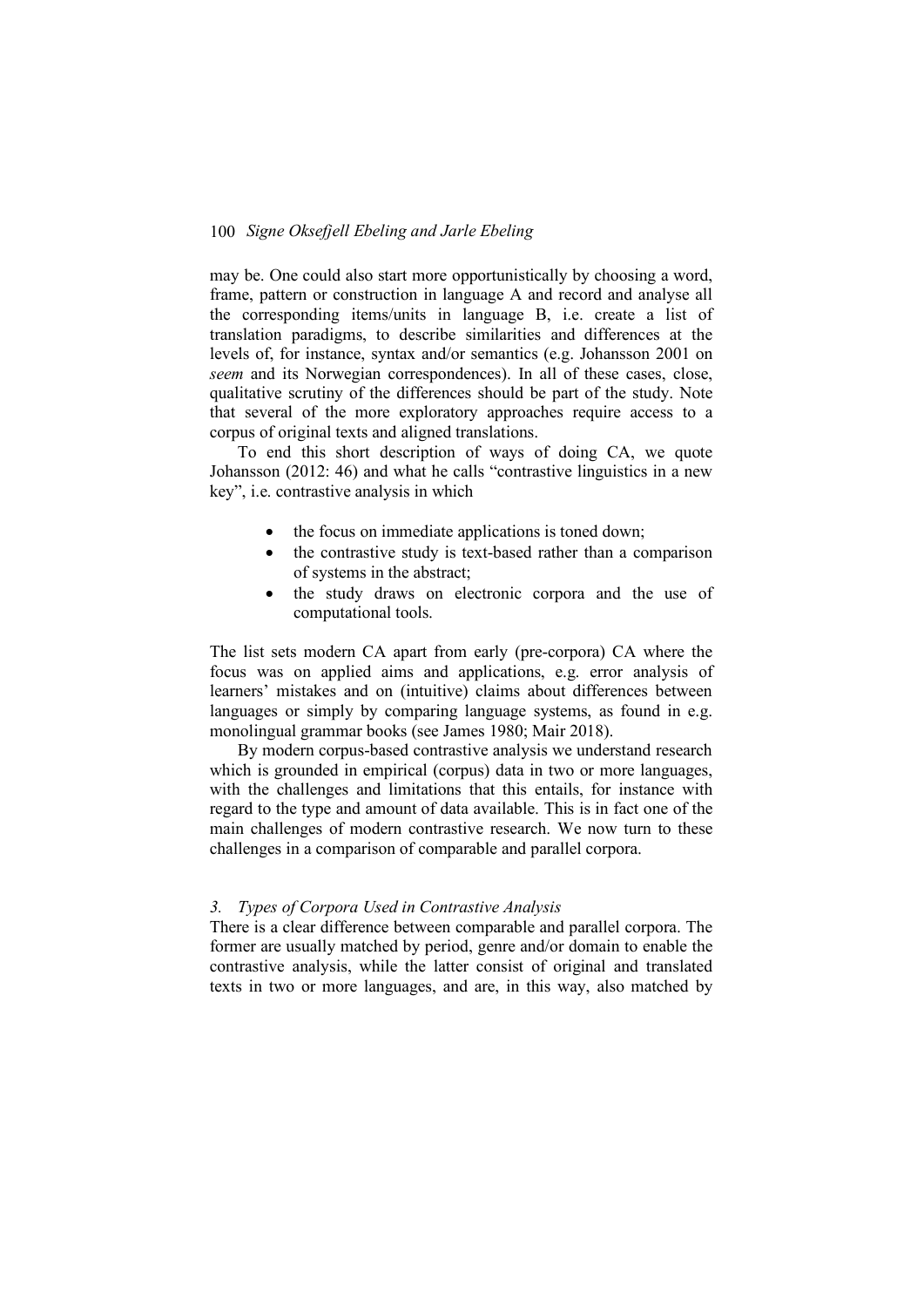topic, function, meaning and style. Figure 1 presents an overview of these two main types of corpora.

#### **Corpora for contrastive analysis**



Figure 1. Corpora used in CA (inspired by Aijmer 2008; Johansson 2007; McEnery & Xiao 2007)

As shown in Figure 1, in a comparable corpus, original texts in two or more languages—L1, L2, L3 etc.—can be compared to each other, pairwise (L1 vs. L2; L1 vs. L3; L2 vs. L3) or one can compare L1 vs. L2 & L3, L2 vs. L1 & L3, etc.

When it comes to parallel corpora, these can be further sub-divided into unidirectional, bidirectional and multidirectional with an increasing complexity of correspondences: from the simplest unidirectional corpus between two languages (from Language  $1 \rightarrow$  Language  $2<sub>T</sub>$ ) to the most complex multidirectional one between several languages, e.g. L1, L2 and L3 with translations into the other languages (L1  $\rightarrow$  L2<sub>T</sub>; L1  $\rightarrow$  L3<sub>T</sub>; L2  $\rightarrow$  L1<sub>T</sub>; L2  $\rightarrow$  L1<sub>T</sub>; L3  $\rightarrow$  L1<sub>T</sub>; L3  $\rightarrow$  L2<sub>T</sub>). In addition, the structure of bidirectional and multilingual corpora enables comparisons of the comparable type as well as comparisons of features of translation within and across languages.

Corpus-based contrastive research between English and Norwegian and between English and Swedish has often been conducted on the basis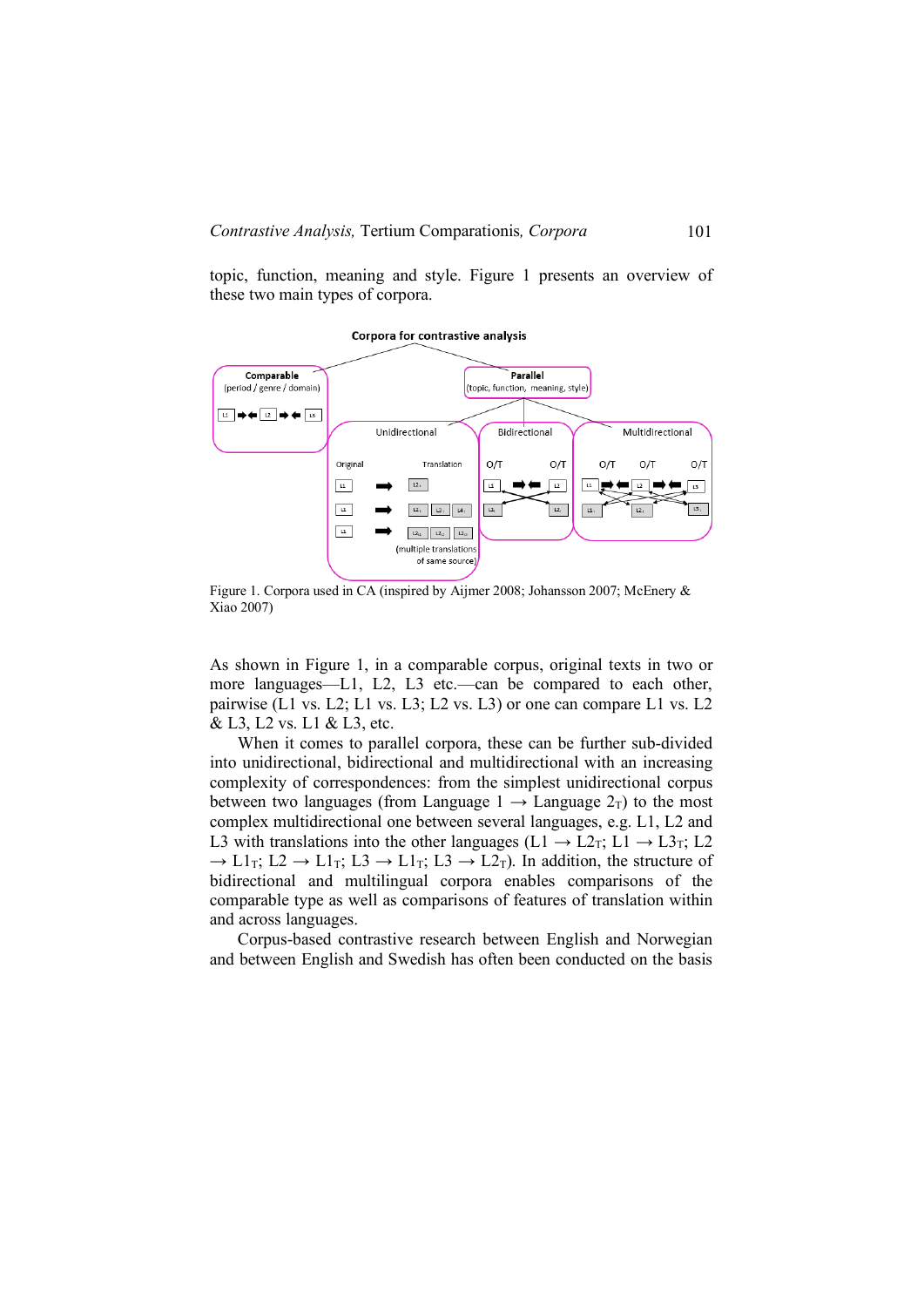of a balanced, bidirectional, parallel corpus,<sup>1</sup> since, in addition to being comparable, such a corpus gives the researchers the possibility of starting the analysis in either language and in either original or translated texts and, more importantly, to control for translation effects and source language shining through (Johansson 2007; Teich 2003).<sup>2</sup>

Before we present the case study, it is useful to keep the pros and cons of the main types of contrastive corpora in mind. These are outlined in Table 1, which is inspired by Altenberg & Granger (2002), Johansson (2007), Aijmer (2008), Ebeling & Ebeling (2013a), and an adapted version of Hasselgård (Forthc.)

| $1400$ c $1.110$ pros and cons of corpus types for $C/T$ |                                       |                                                                                                                                                                                                                                                    |                                                                                                                                                                                       |  |
|----------------------------------------------------------|---------------------------------------|----------------------------------------------------------------------------------------------------------------------------------------------------------------------------------------------------------------------------------------------------|---------------------------------------------------------------------------------------------------------------------------------------------------------------------------------------|--|
|                                                          | Pros                                  |                                                                                                                                                                                                                                                    | Cons                                                                                                                                                                                  |  |
| Comparable corpora                                       |                                       | • Not restricted to<br>translated text types<br>More readily<br>available<br>Comparison of<br>original language                                                                                                                                    | Criteria for<br>comparability (TC)?<br>No alignment possible.<br>Cannot reveal sets of<br>cross-linguistic<br>correspondences                                                         |  |
| Parallel<br>corpora                                      | Unidirectional<br>translation corpora | Alignment is<br>possible<br>Meaning and<br>function constant<br>across the<br>languages (a<br>relatively sound<br>TC is present)<br>Possible to discover<br>٠<br>(sets of) cross-<br>linguistic<br>correspondences<br>('translation<br>paradigms') | • Restricted range of text<br>types<br>• Translation effects:<br>○ Traces of source<br>language in translated<br>texts<br>o Traces of the<br>translation process,<br>including errors |  |

Table 1. The pros and cons of corpus types for  $\Gamma \Delta$ 

<sup>&</sup>lt;sup>1</sup> See e.g. the bibliography of publications based on the English-Norwegian Parallel Corpus and the English-Swedish Parallel Corpus: https://www.hf.uio.no/ilos/tjenester/kunnskap/sprak/omc/enpc\_espc\_publication s\_2014.pdf

 $2$ <sup>T</sup>Translation effect has also been termed 'translationese' See e.g. Gellerstam (1986) and Volansky et al. (2013).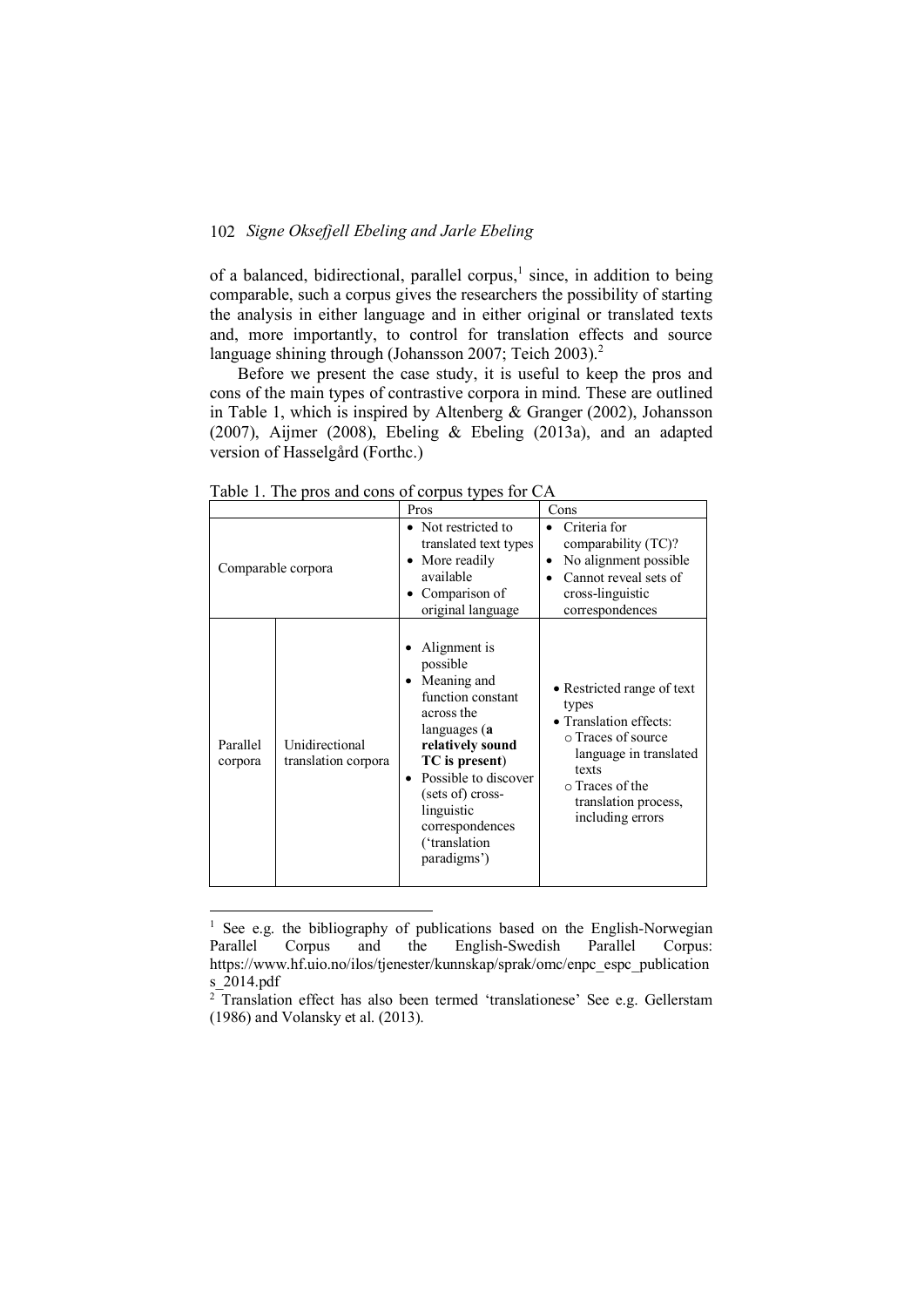*Contrastive Analysis,* Tertium Comparationis*, Corpora* 103

|  | Balanced, bi-<br>/multidirectional<br>translation corpora | $\bullet$ Same as<br>unidirectional<br>translation copora<br>PLUS:<br>$\circ$ Possible to check<br>translations in<br>both directions<br>(control for<br>translation<br>effects)<br>o Comparison of<br>original language<br>$\circ$ A sounder TC is<br>present | • Even more restricted<br>range of text types<br>Achieving balance of<br>$\bullet$<br>text types between<br>directions of translations |
|--|-----------------------------------------------------------|----------------------------------------------------------------------------------------------------------------------------------------------------------------------------------------------------------------------------------------------------------------|----------------------------------------------------------------------------------------------------------------------------------------|
|--|-----------------------------------------------------------|----------------------------------------------------------------------------------------------------------------------------------------------------------------------------------------------------------------------------------------------------------------|----------------------------------------------------------------------------------------------------------------------------------------|

Comparable corpora have one huge advantage over parallel corpora, and that is that they are not restricted to text types that are translated. It is, for instance, nearly impossible to find English translations of scientific texts originally written in a Scandinavian language, since researchers and scientists in the Scandinavian countries generally write in English.

One of the main challenges with comparable corpora is that the texts in the different languages are not directly and explicitly linked to each other linguistically. This means that it is hard to establish a sound and objective *tertium comparationis*, since one cannot be absolutely sure that one compares like with like. Even though the types of texts in the languages compared represent a common ground suitable for comparison, the actual items compared may not have been selected on the basis of a *tertium comparationis* that fulfills all levels of linguistic comparability: form, function and meaning. To some extent one may compensate for this by using one's bilingual knowledge or a dictionary.

Parallel corpora have the advantage that they can be aligned at sentence level, thus making it relatively easy to recognise corresponding items in original and translation, that is, a sound common ground on which to build a direct comparison is present. This common ground has been claimed to become even firmer and more objective if you have a bior multidirectional parallel corpus, which is also in effect a comparable corpus in that it contains original language data in all the languages compared (cf. Johansson & Hofland 1994; Johansson 2007; Aijmer 2008).

We now turn to the case study where we will perform an analysis of the same phenomenon in the two different types of corpora.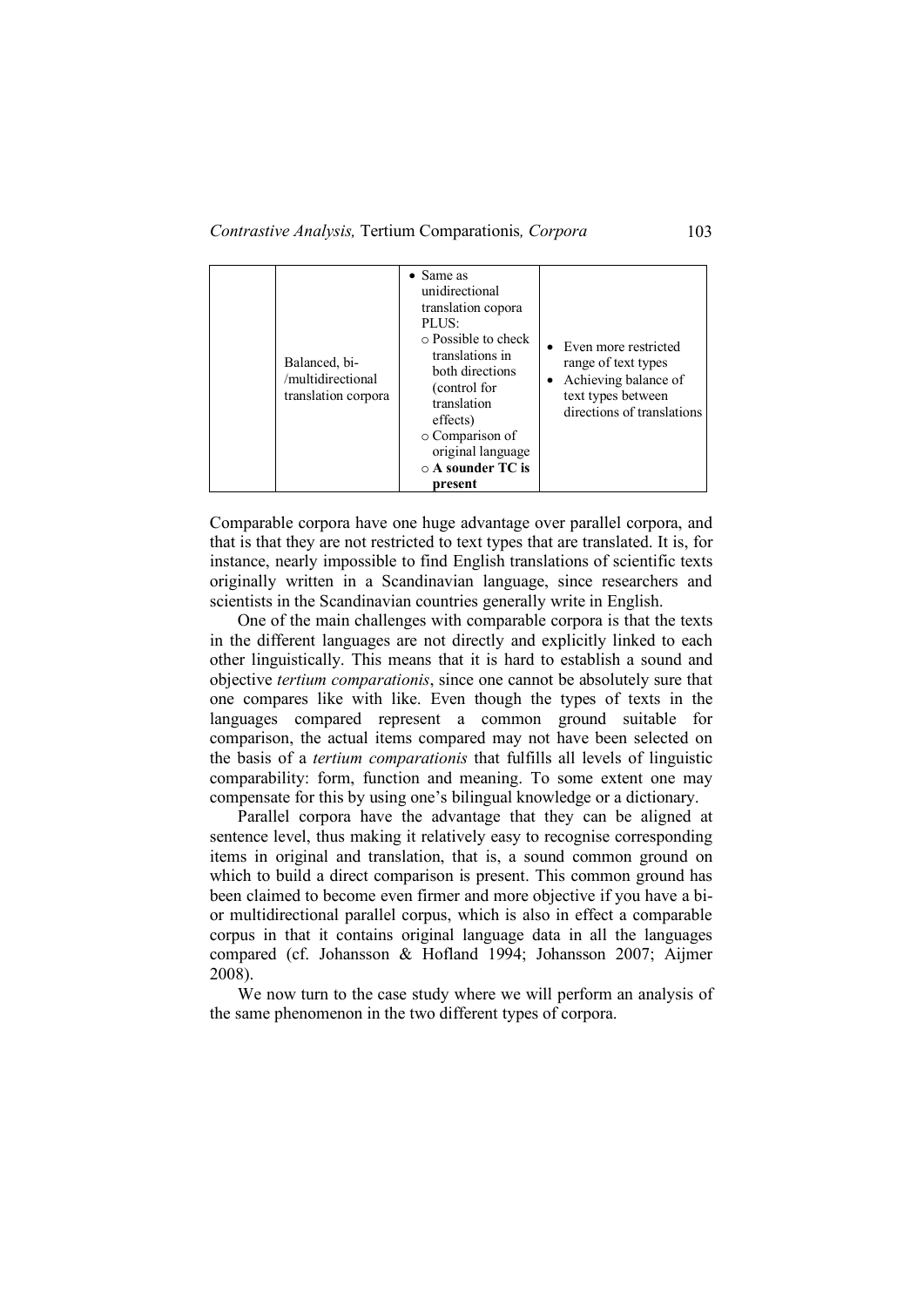#### *4. Case Study: Background*

The case study takes a previous contrastive investigation as its starting point. Ebeling & Ebeling (2014) present a corpus-based contrastive analysis of two similar-looking patterns in English and Norwegian, namely *for \* sake* and *for \* skyld*, where the asterisk stands for a genitive noun.<sup>3</sup>

The present study is in many ways an experiment in the sense that an attempt will be made to carve up the original study in a different way. The purpose of the experiment is to demonstrate and put focus on the pros and cons of two different *tertia comparationis* (TC) in contrastive analysis. The first TC is based on sameness of form and draws on corpus data from a comparable corpus of English and Norwegian, while the second is based on (sameness of form and) translation data from a bidirectional parallel corpus of English and Norwegian. The former will be referred to as "the comparable study" (Section 5) and the latter as "the bidirectional parallel study" (Section 6).

The corpus used for the occasion is the English-Norwegian Parallel Corpus+ (ENPC+) (Ebeling & Ebeling 2013a), which is structured according to Johansson's parallel corpus model; thus it contains both comparable and bidirectional translation data in one (Johansson & Hofland 1994). The ENPC+ is an extended version of the fiction part of the English-Norwegian Parallel Corpus (ibid.) and contains around 1.3 million running words of contemporary English and Norwegian fiction texts and their respective translations into the other language.<sup>4</sup> In other words, it is a balanced corpus amounting to rougly 5.2 million words in total.

The comparable version of the study is based on material drawn from the texts originally written in English and Norwegian only, while material from both originals and translations will be explored in the bidirectional parallel study.

<sup>&</sup>lt;sup>3</sup> There are exceptions to this in Norwegian, where no genitive marking of the noun is found, e.g. *for moro skyld* (ʻfor fun sake'). Moreover, the *Oxford English Dictionary* notes that *"*[t]he omission of the *'s* is now obsolete, but it is still not uncommon to write *for conscience sake*, *for goodness sake*, *for*  righteousness sake, etc". However, no such instances were attested in our material.

<sup>4</sup> These include extracts of 10,000-15,000 words from 30 texts and nine full-text novels.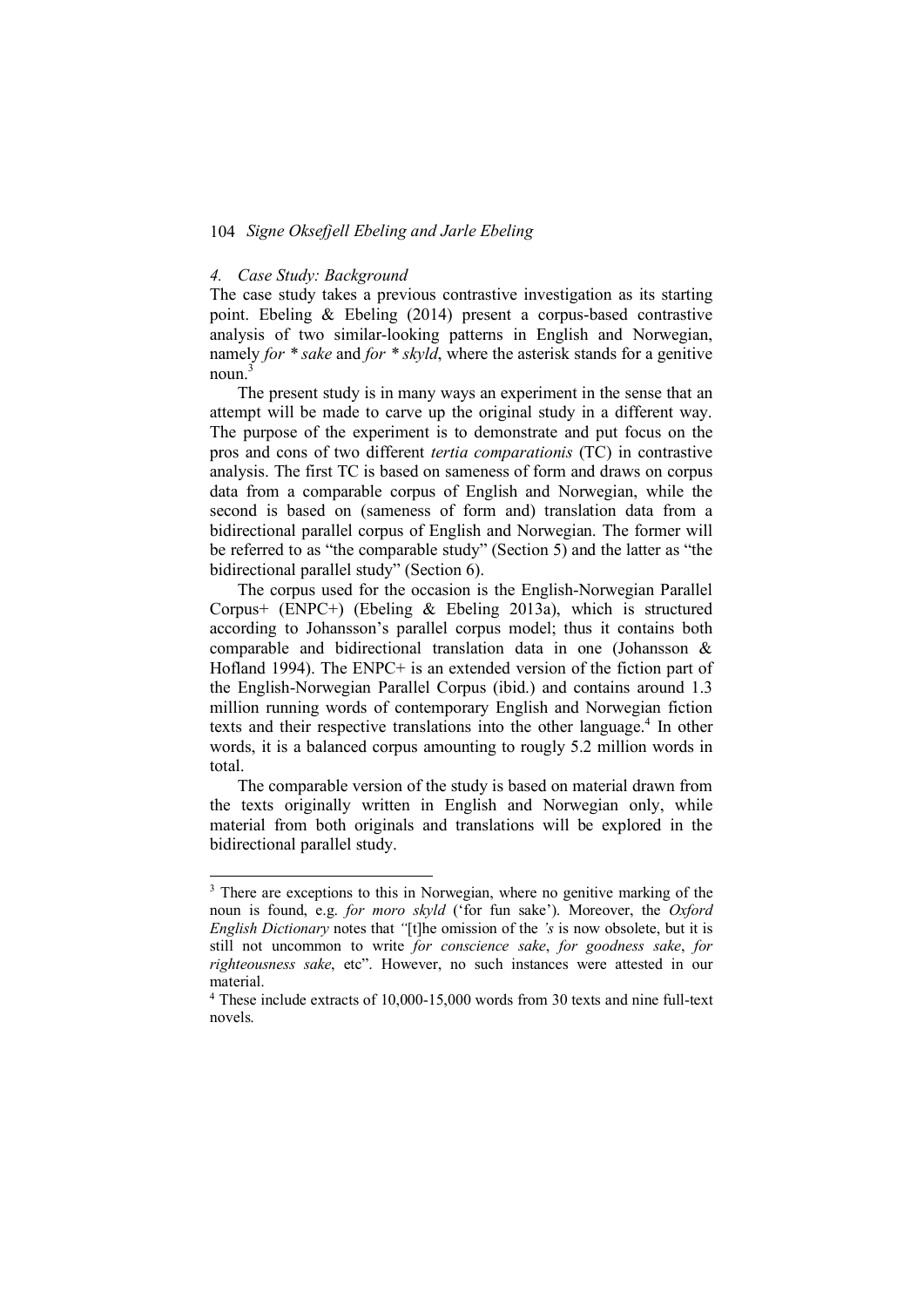# *4.1 Preliminary Observations of the Patterns*

Ebeling & Ebeling (2014: 192) start by outlining the meanings of the *for* \* *sake* pattern according to *Oxford Dictionaries Online* (now Lexico.com): (a) for the purpose of, (b) out of consideration for or in order to help or please someone, and (c) to express impatience, annoyance, urgency, or desperation. It is argued that the Norwegian pattern incorporates the same meanings, as attested in examples  $(1)$ – $(3)$ from Norwegian original texts with their translations into English.

# **(a) For the purpose of something**

(1) *For sikkerhets skyld* ber jeg ham tie om at vi har en kopi.  $(ToEg1N)^5$ 

*For safety's sake*, I ask him not to tell anyone that we have a copy. (ToEg1TE)

### **(b) Out of consideration for or in order to help or please someone**

- (2) En gang sa hun at hun gjorde det *for pappas skyld* og for oss, så vi hadde penger nok. (PeRy1N) Once she said that she was doing it *for Dad's sake*, so that we would have enough money. (PeRy1TE)
- **(c) To express impatience, annoyance, urgency, or desperation (expletive use)**
- (3) Si noe, *for Guds skyld*! (LSC2)6 Say something, *for God's sake*! (LSC2T)

The examples serve to illustrate that, based on dictionary definitions, bilingual competence and examples from translations, there is indeed a perceived similarity between the two patterns, not only in terms of form, but also in terms of meaning.

<sup>&</sup>lt;sup>5</sup> The corpus text code identifies the author of the text (ToEg = Tom Egeland). text number by that author (1) and language (N). The code of the English translation of this text is ToEg1TE. See Ebeling  $\&$  Ebeling (2013a) for an overview of texts and text codes included in the ENPC+.

<sup>6</sup> In texts from the original ENPC, language is not specified in the corpus text code, thus LSC2 (and not LSC2N).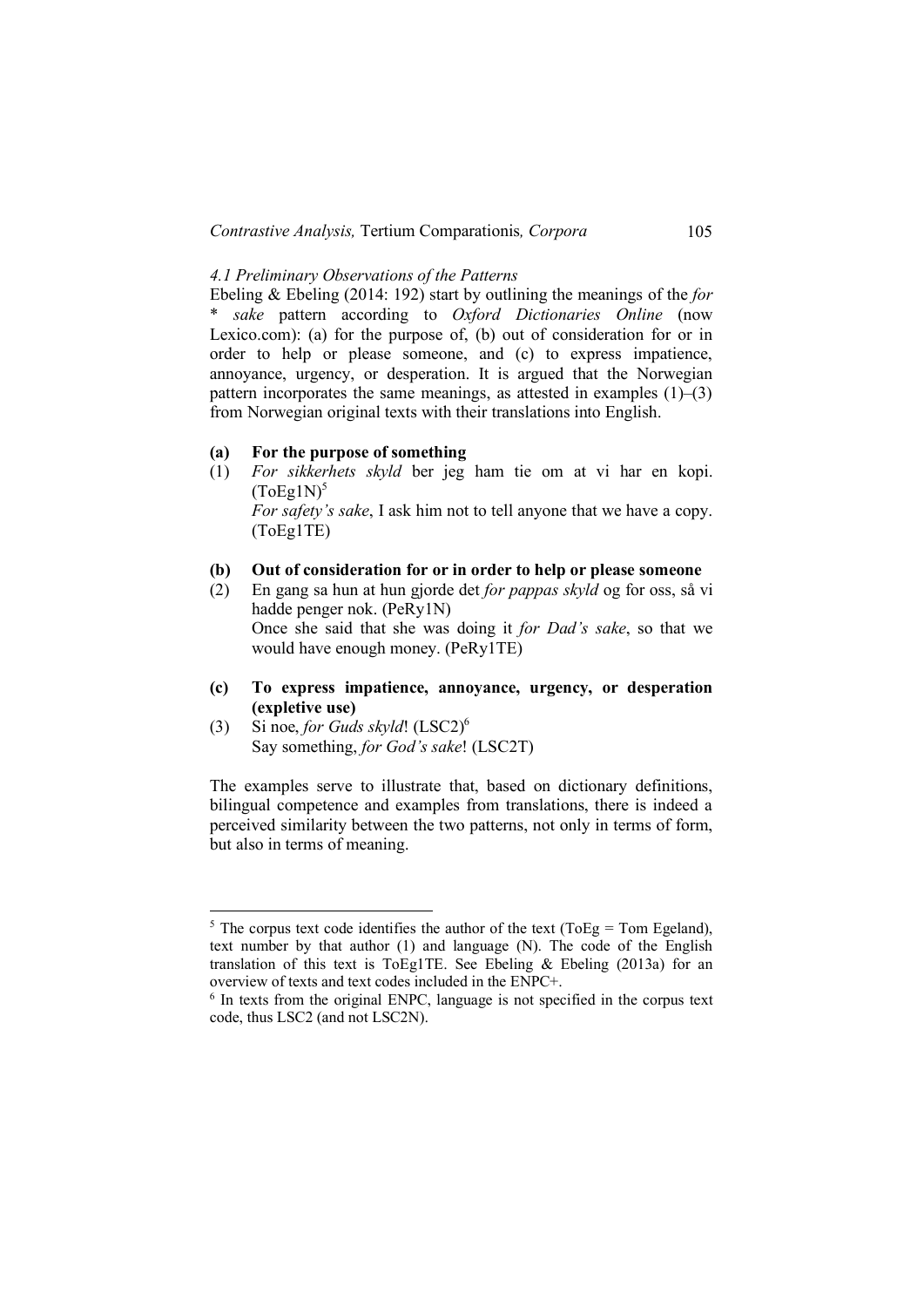# *5. Comparable Version of the Study*

We start by investigating the patterns on the basis of the comparable part of the ENPC+, i.e. the use of *for* \* *sake* in English originals vs. *for* \* *skyld* in the Norwegian originals. Following an analysis of the respective concordance lines in these texts, our first observation is that all three uses/meanings are attested in the original texts in both languages, e.g. examples  $(4)$ – $(9)$ .

# **(a) For the purpose of something**

- (4) We stayed together *for appearances' sake*, … (PeRo2E)
- (5) … det videre søket etter Leike ville bare være *for syns skyld*. (JoNe2N)

#### **(b) Out of consideration for or in order to help or please someone**

- (6) Just for a while, then, another chapter or two *for Miriam's sake*. (PaAu1E)
- (7) … men *for Mathias' skyld*, herregud, de hadde jo et barn sammen! (JoNe1N)
- **(c) To express impatience, annoyance, urgency, or desperation (expletive use)**
- (8) *For God's sake*, stop! (MiWa1E)
- (9) Pass opp, *for Guds skyld*, ropte vi. (PePe1N)

When each instance of the patterns is classified according to meaning, striking cross-linguistic differences become apparent. As shown in Table 2, the preferred use is very different in the two languages: expletive is by far the most common use in English and the purpose use is the most common use in Norwegian.

| Meaning       | $for * sake$   |         | $for * skyld$ |       |
|---------------|----------------|---------|---------------|-------|
|               | EΟ             |         | NΟ            |       |
| Purpose       |                | $3.5\%$ |               | 73.4% |
| Consideration | $\mathsf{L}^7$ | 20.0%   |               | 18.8% |
| Expletive     | 65             | 76.5%   |               | 7.8%  |
| <b>Total</b>  | 85             |         | 64            |       |

Table 2. Distribution in the original texts according to meaning (Ebeling & Ebeling 2014: 201)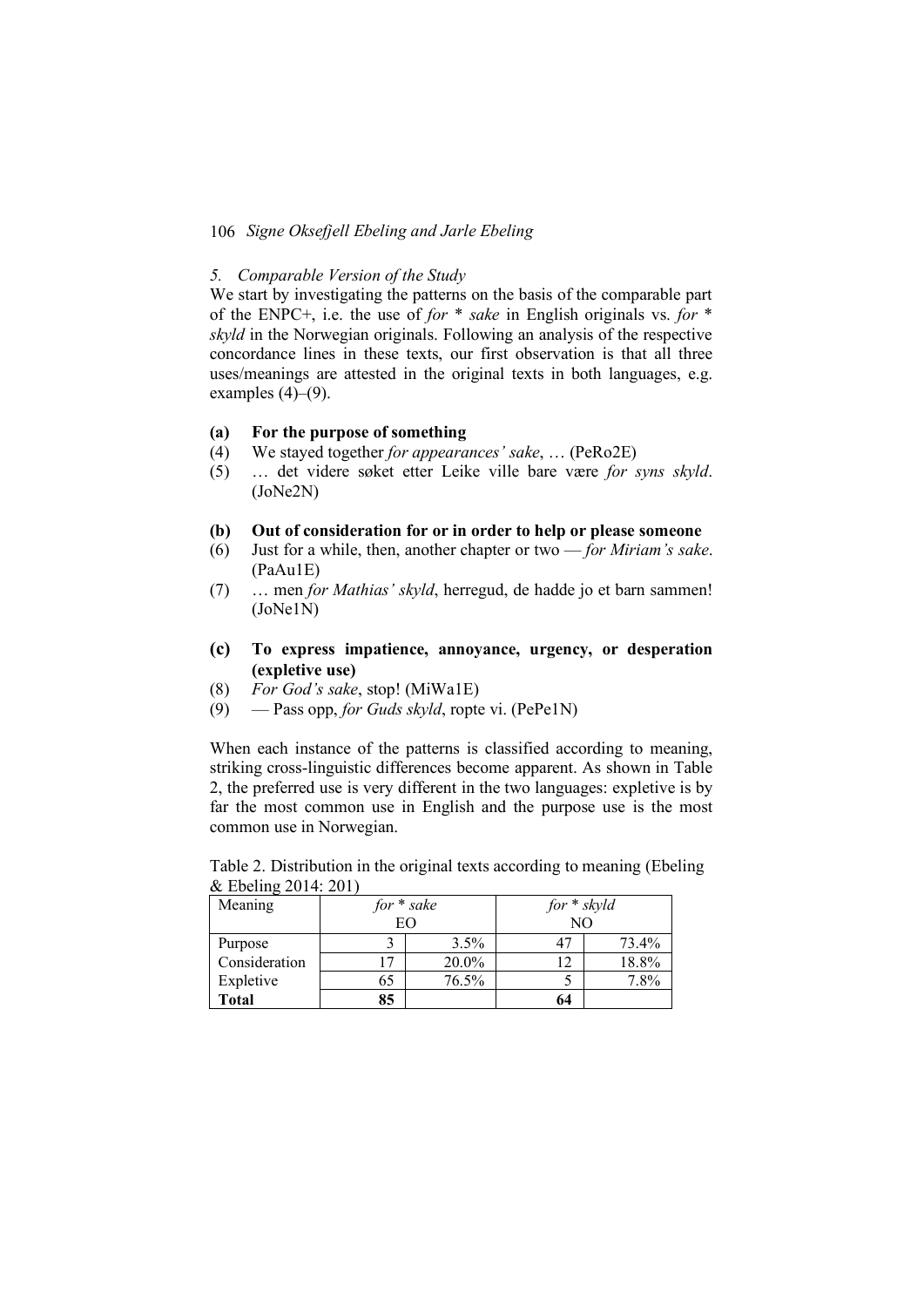The difference can be summed up as follows, in terms of preferred use in the two languages:

- English: Expletive>Consideration>Purpose
- Norwegian: Purpose>Consideration>Expletive

An almost symmetrically opposite use is thus noted for expletive and purpose *for* \* *sake* and *for* \* *skyld*, with the consideration use nicely placed in the middle and used with proportionally very similar frequencies in the two languages (20% vs. 18.8%).

Further cross-linguistic (comparable) analysis reveals additional differences in the use of the English and Norwegian patterns. These can be summarized according to Sinclair's (1996, 1998) extended-units-ofmeaning (EUofM) model, in which the English and Norwegian patterns can be said to operate as cores of two different EUofM. To elaborate: the immediate context of the English and Norwegian patterns (cores), studied through concordance lines, clearly show that, although they both colligate with a noun in the genitive, they typically take different collocations, have a different semantic preference, and ultimately a different semantic prosody. The semantic prosody of the unit with the English core *for* \* *sake* is to express annoyance, bordering on the negative, while Norwegian *for* \* *skyld* is part of a more neutral unit expressing purpose.

In the light of this analsyis, we can conlude that a comparable study of the two patterns offers valuable cross-linguistic insights along the lines outlined in Figure 2.

|                        | English<br>(Core: for $*$ sake)                                        | Norwegian<br>(Core: for $*$ skyld)                          |
|------------------------|------------------------------------------------------------------------|-------------------------------------------------------------|
| Collocation            | for $[God's / Christ's / fuck's]$<br>sake                              | for [sikkerhets / syns / ordens]<br>skyld                   |
| Colligation            | for NPgen sake                                                         | for NPgen skyld                                             |
| Semantic<br>preference | words to do with religion, sex                                         | words to do with arrangement<br>(order, safety, simplicity) |
| Semantic<br>prosody    | (Negative) annoyance (in the<br>form of swearing or near-<br>swearing) | (Neutral) purpose (typically for<br>the purpose of safety)  |

Figure 2. *for \* sake* and *for \* skyld* as cores of different EUofM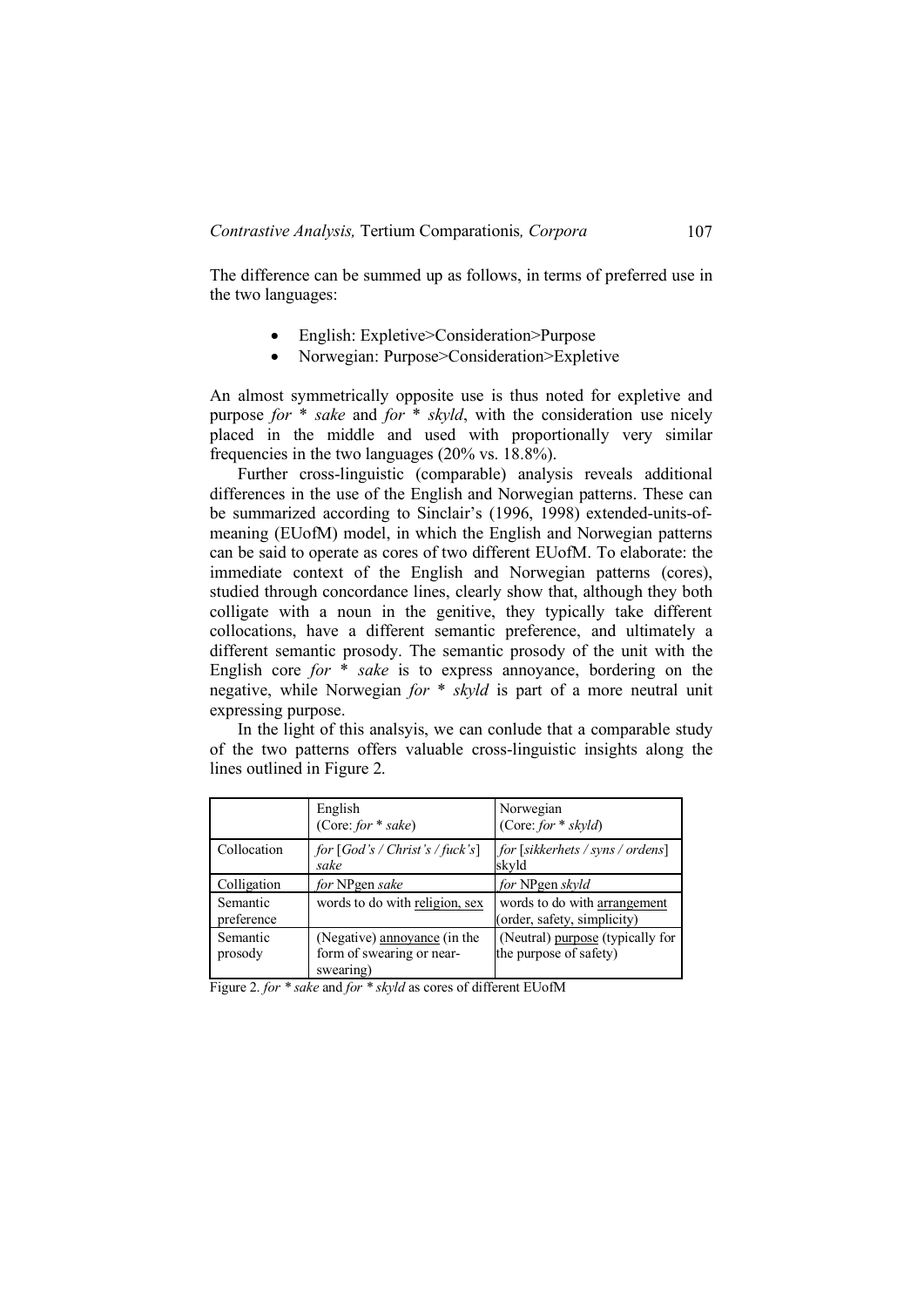The comparable analysis raises a set of pertinent questions: how similar are these two patterns? Have we compared like with like? And to make sure we do that, how can we best capture expressions that are similar in meaning to the *for* \* *sake* or *for* \**skyld* patterns in the other language? For example: How is the expletive use typically expressed in Norwegian if not by the formally similar pattern?

To investigate this, we turn to the bidirectional parallel version of this study, to see what insights this may yield in addition to what we have now learnt from the comparable part of the study.

#### *6. Bidirectional Version of the Study*

The first step in this part of the analysis is to give an overview of the number of occurrences of the English and Norwegian patterns in the original texts and to what degree they correspond to each other in translation. In other words, we are concerned with congruent and noncongruent correspondences of the patterns, where congruent means formally similar and non-congruent formally dissimilar (Johansson 2007; Ebeling & Ebeling 2013a). Table 3 offers a simplified overview of such correspondences of the patterns in the bidirectional parallel material.

Table 3. Translations of *for \* sake* and *for \* skyld* in the ENPC+ (raw numbers)

| Correspondence                           | EQ > NT | NO > FT |
|------------------------------------------|---------|---------|
| Congruent for $*$ sake = for $*$ skyld   |         |         |
| Non-congruent for * sake/skyld = 'other' |         | 46      |
| Total                                    |         | 64      |

Not surprisingly, based on what has already been shown, the correspondence in translation between the two patterns is far from 100%. Going from English into Norwegian (EO > NT): *for* \**sake* is translated congruently into *for* \* *skyld* in 27 out of the 85 cases, and from Norwegian into English ( $NO > ET$ ) in 18 out of 64. Following Altenberg (1999), this gives a mutual correspondence of only around 30% for the patterns, i.e. they are only used to translate each other in about 30% of the cases. Although it is rare to find items with a mutual correspondence of 100%, such a low cross-linguistic correspondence rate as the one established for *for* \**sake* and *for* \* *skyld* suggests that the two patterns have very different conditions of use in their respective languages, thus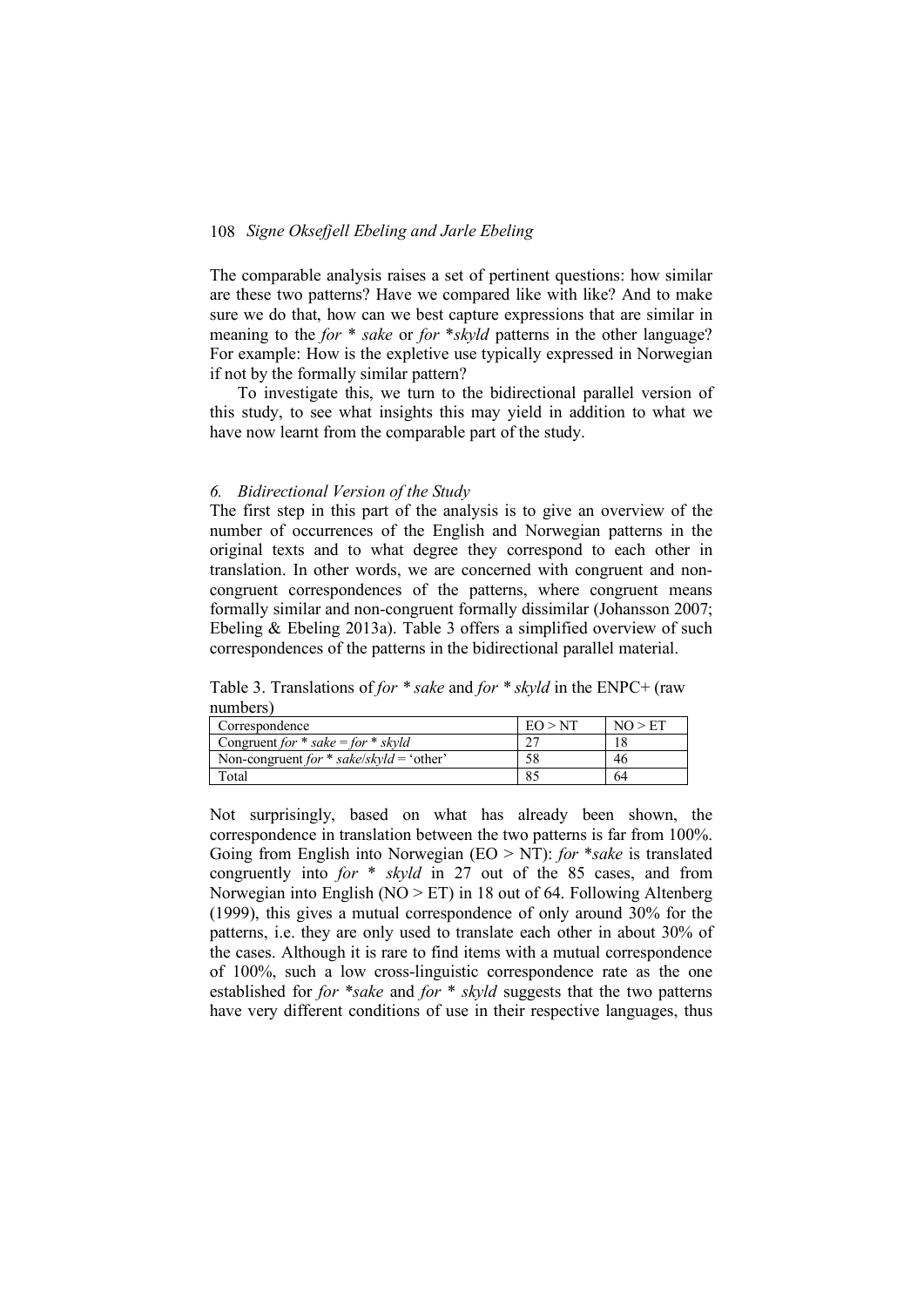adding strength to the conclusions arrived at in the comparable analysis in Section 5.

The low mutual correspondence begs the question of what actually happens in the translation of the patterns, not least in the non-congruent cases. Examples  $(10)$ – $(12)$  show the main tendencies for the English pattern.

#### **English expletive → non-congruent**

(10) "They're just traffic cones, *for fuck's sake*." (PeRo2E) "Det er jo bare trafikkjegler, *for faen*." (PeRo2TN) Lit.: . . . for the devil

# **English consideration → congruent**

(11) *For my sake*. (JB1) For min skyld. (JB1T)

### **English purpose → congruent**

(12) We stayed together *for appearances' sake* … (PeRo2E) Vi holdt sammen *for syns skyld* … (PeRo2TN)

Typically, then, the main use in English—the expletive use—is translated by a non-congruent correspondence in Norwegian, in 54 out of the 65 cases (see Table 2), as in (10), possibly because this is the least favoured use of the Norwegian pattern. Both the consideration use in (11) and the purpose use in (12) represent more natural and idiomatic uses in Norwegian, and the few cases, are rendered congruently, in 13 out of 17 cases for the consideration use and in three out of three cases for the purpose use (see Table 2).

Similarly, in the other direction of translation—from Norwegian into English—the few instances of the expletive use in Norwegian typically get a congruent expletive translation in English (four out of five), as in (13). This is also the case for the consideration use in (14), in eight out of 12 cases, whereas the favoured use in Norwegian, purpose, typically gets a non-congruent correspondence in English (in 41 out of 47 cases; see Table 2), as shown in (15).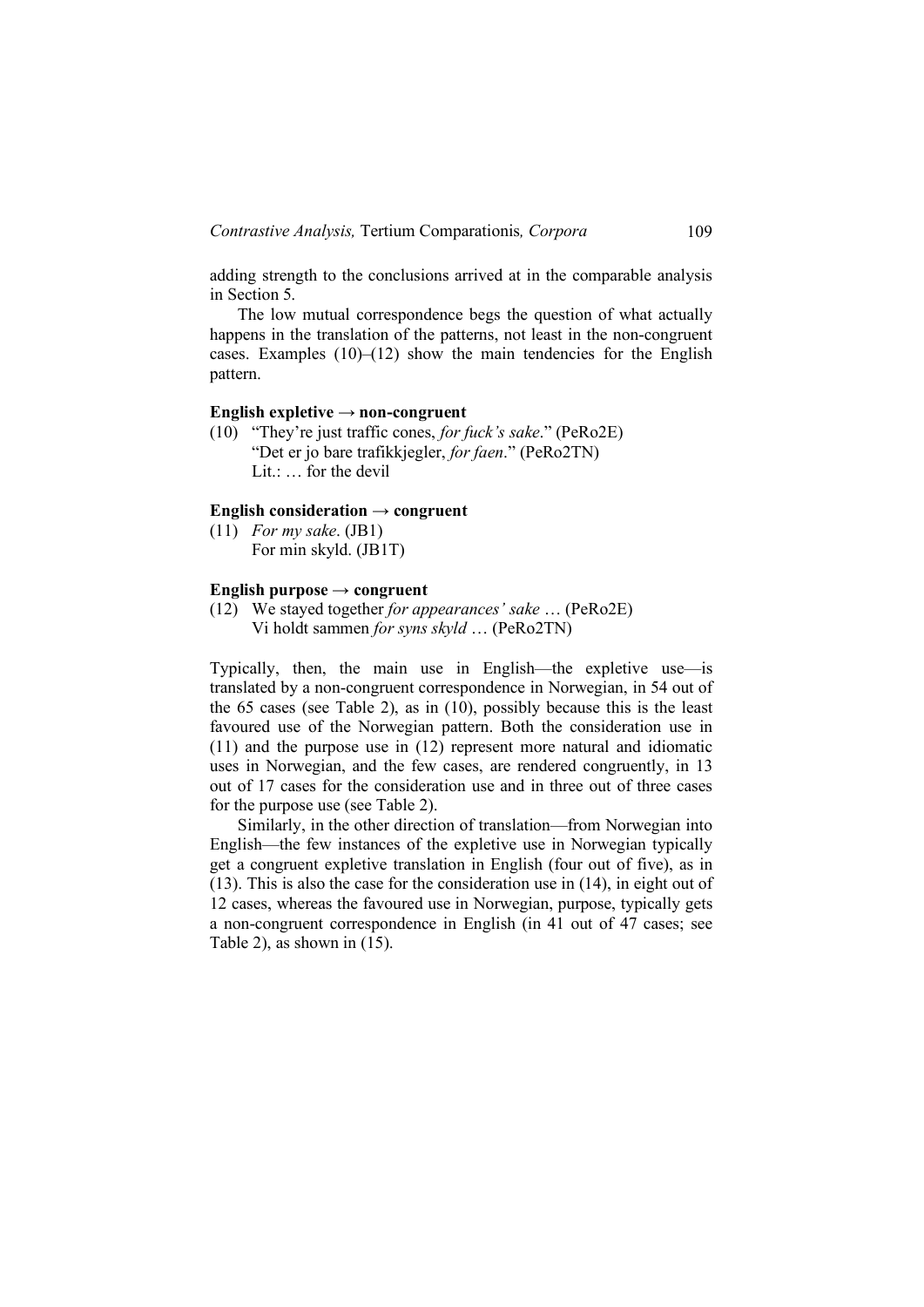# **Norwegian expletive → congruent**

(13) - Slipp han nå *for guds skyld ned*. (PePe1N) "Put him down, *for God's sake*." (PePe1TE)

# **Norwegian consideration → congruent**

(14) … hun gjorde det *for pappas skyld* … (PeRy1N) … she was doing it *for Dad's sake* … (PeRy1TE)

# **Norwegian purpose → non-congruent**

(15) Han rygget et skritt *for sikkerhets skyld*. (KaFo1N) Lit.: … for safety's sake He retreated a step, *just to be on the safe side*. (KaFo1TE)

The tendencies reported in both directions of translation corroborate, and add more confidence to, the findings from the comparable (part of the) study with regard to preferred meanings and uses: expletive in English and purpose in Norwegian. In addition, the bidirectional study provides non-congruent correspondences in both directions of translation showing by which means (forms) the expletive use is rendered in Norwegian and the purpose use in English. Thus, a more robust contrastive analysis is achieved.

In the following, we will look in more detail at the non-congruent correspondences of the two uses that differ the most. We start with the purpose use in Norwegian before moving on the the expletive use in English in order to see how these uses are expressed in the other language in terms of non-congruent correspondences, both as translations and as sources.

The most frequent purpose expressions in the Norwegian data are *for sikkerhets skyld* 'for safety's sake' and *for moro skyld* 'for fun sake', and Table 4 shows the two correspondence patterns that are clearly preferred to express the former of these in English (*to be on the safe side* and *just in case*). Another pattern is clearly preferred to express the latter, namely *for* + Noun, as in *for fun*, *for pleasure* etc.). The 'other' expressions referred to in Table 4 are not tied to specific nouns in the open slot in Norwegian, but quite a few of the English correspondences have the fixed expressions *a matter of* and *for the sake of* followed by a noun.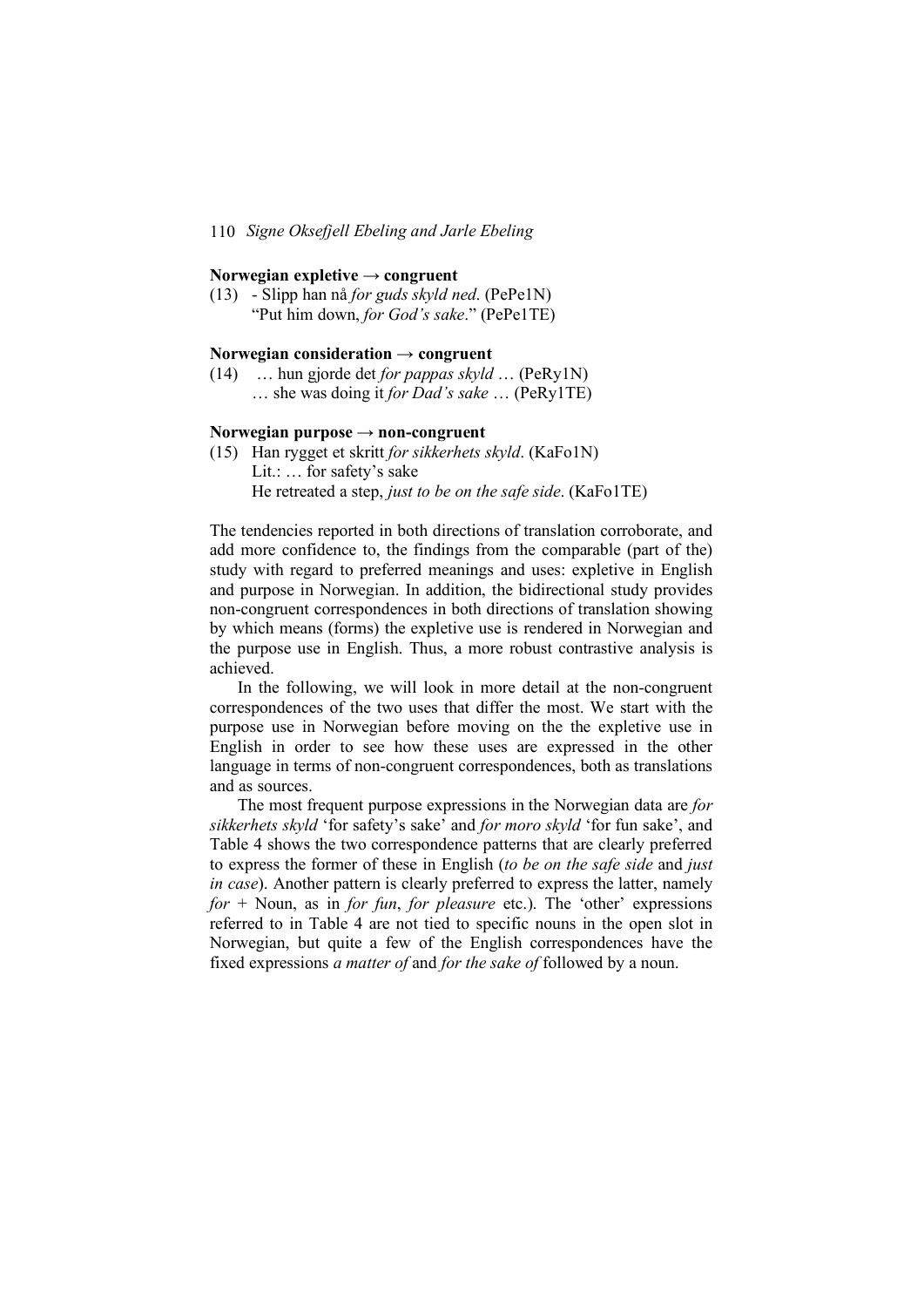Table 4. The most salient non-congruent English correspondences (translations and sources) of the most frequent Norwegian purpose uses with *for* \* *skyld*

| for sikkerhets skyld ('for<br>safety's sake') | <i>for moro skyld</i> ('for fun's<br>sake') | Other               |
|-----------------------------------------------|---------------------------------------------|---------------------|
| to be on the safe side                        |                                             |                     |
| just in case                                  |                                             |                     |
|                                               | for $N$ (fun / entertainment                |                     |
|                                               | <i>pleasure</i> )                           |                     |
|                                               |                                             | a matter of N       |
|                                               |                                             | for the sake of $N$ |

As for the English expletive use, the three most frequent sequences in the English texts are *for Christ's sake*, *for fuck's sake* and *for God's sake*. The most salient non-congruent Norwegian correspondences are listed in Table 5.

Table 5. The most salient non-congruent Norwegian correspondences (translations and sources) of the most frequent English expletives with *for* \* *sake*

| for Christ's sake                      | for fuck's sake                   | for God's sake                                  |
|----------------------------------------|-----------------------------------|-------------------------------------------------|
| for svingende (lit. 'for<br>swinging') |                                   | for svingende (lit. 'for<br>swinging')          |
| herregud ('God', lit.<br>'lordgod')    |                                   | herregud ('God', lit.<br>'lordgod')             |
| <i>helvete</i> ('hell')                |                                   |                                                 |
|                                        | (for) faen ('(for) the<br>devil') | $(for)$ faen $('for)$ the<br>devil')            |
|                                        |                                   | <i>i herrens navn</i> ('in the<br>lord's name') |

It is interesting to note that there is some overlap in the Norwegian correspondences of the three different English expletive patterns. Both *for Christ's sake* and *for God's sake* have *herregud* 'lordgod' and the rather strange expression *for svingende* 'for swinging'. While the former is an expletive within the same domain as Christ and God, *for svingende* can, as pointed out in Ebeling & Ebeling (2014: 203), be considered a pretend or quasi-swear word or *nestenbanning* ('almost-swearing') in Hasund's (2005) terms. *For svingende* is only found in the translations, and it could be argued that the translators have tried to tone down the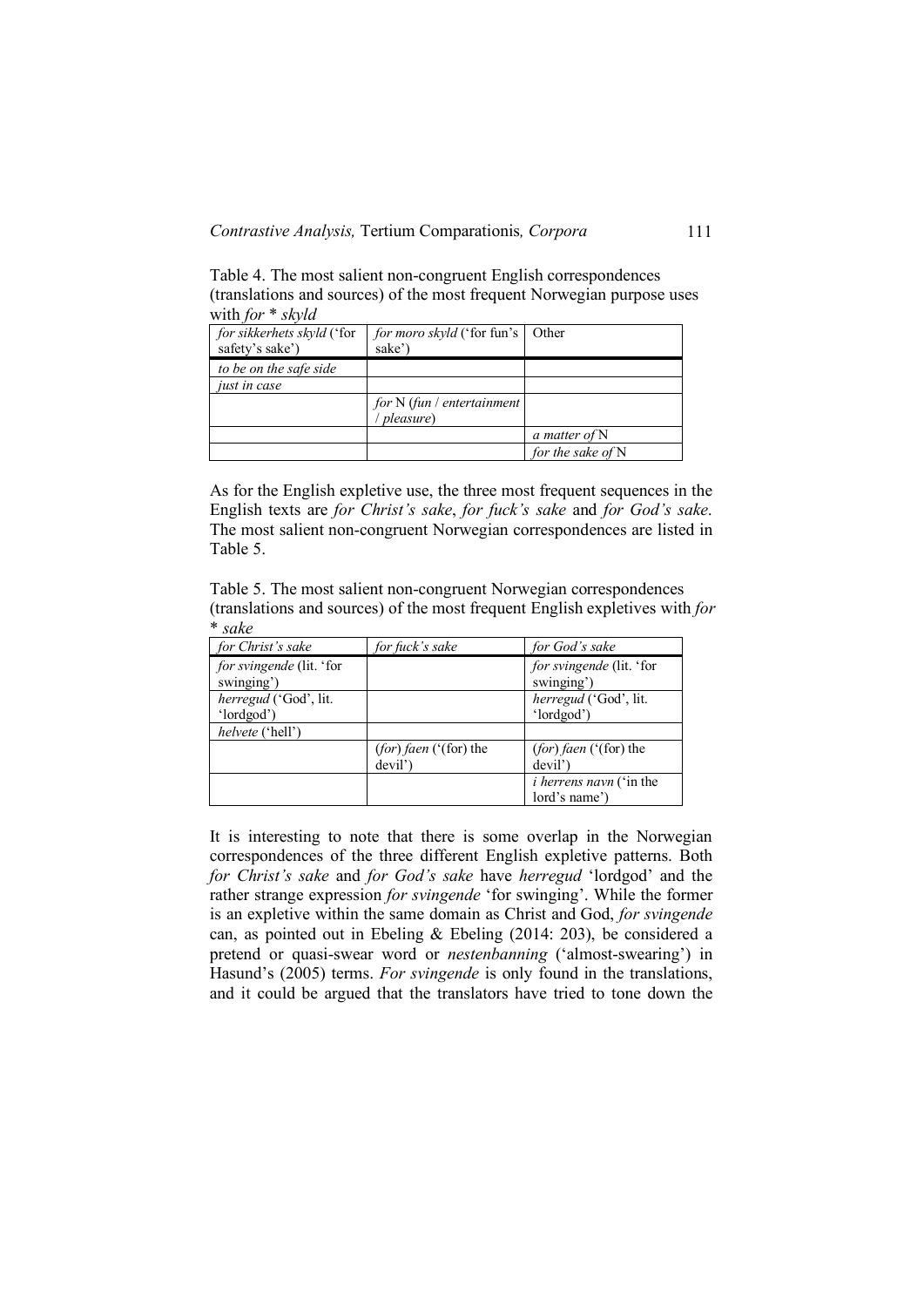expletive, even if *for Christ's sake* and *for God's sake* are thought of as fairly mild expletives.

The other overlap in the correspondences is arguably more curious, as the two English expletives—one from the sexual domain (*for fuck's sake*) and one from the celestial (*for God's sake*)—both are found to correspond to the diabolical *faen* 'the devil'. This is in fact the most common Norwegian correspondence of the English expletive overall.

Of the two remaining, relatively common non-congruent correspondences shown in Table 4, *i herrens navn* 'in the lord's name' seems a more natural and unmarked correspondence of *for God's sake* than *helvete* 'hell' is of *for Christ's sake*.

Although we can merely speculate at this stage, observations like these may tell us something about a culture's swearing preferences, with English being, in this pattern at least, drawn towards the celestial and sexual, while Norwegian is drawn either towards the diabolical or the celestial (*herregud, i herrens navn*).

### *6.1 Summary of the Bidirectional Parallel Study*

In addition to uncovering different preferences of use in English and Norwegian (including different extended-units-of-meaning) on the basis of both comparable and parallel data, we have been able to demonstrate that access to, and analysis of, bidirectional translation data means that we, through translation as TC, can offer corresponding, and arguably more equivalent, expressions of the *for \* sake* / *for \* skyld* pattern in the other language. For example, typical Norwegian expletives corresponding to the expletive *for \* sake* pattern emerged, and similarly, other and more typical English expressions of purpose corresponding to the purpose *for \* skyld* pattern emerged. These can be further explored in a more comprehensive contrastive study of swearing and the expression of purpose between the two languages. In addition, highlighting the importance of bidirectionality, the "soft" Norwegian correspondence of the English expletive (*for svingende*) may be considered less equivalent than the other correspondences since it was only attested in the translated material. Moreover, the observation from the comparable study that the patterns seem to be cross-linguistically most similar to each other in the consideration use was not only confirmed on the basis of the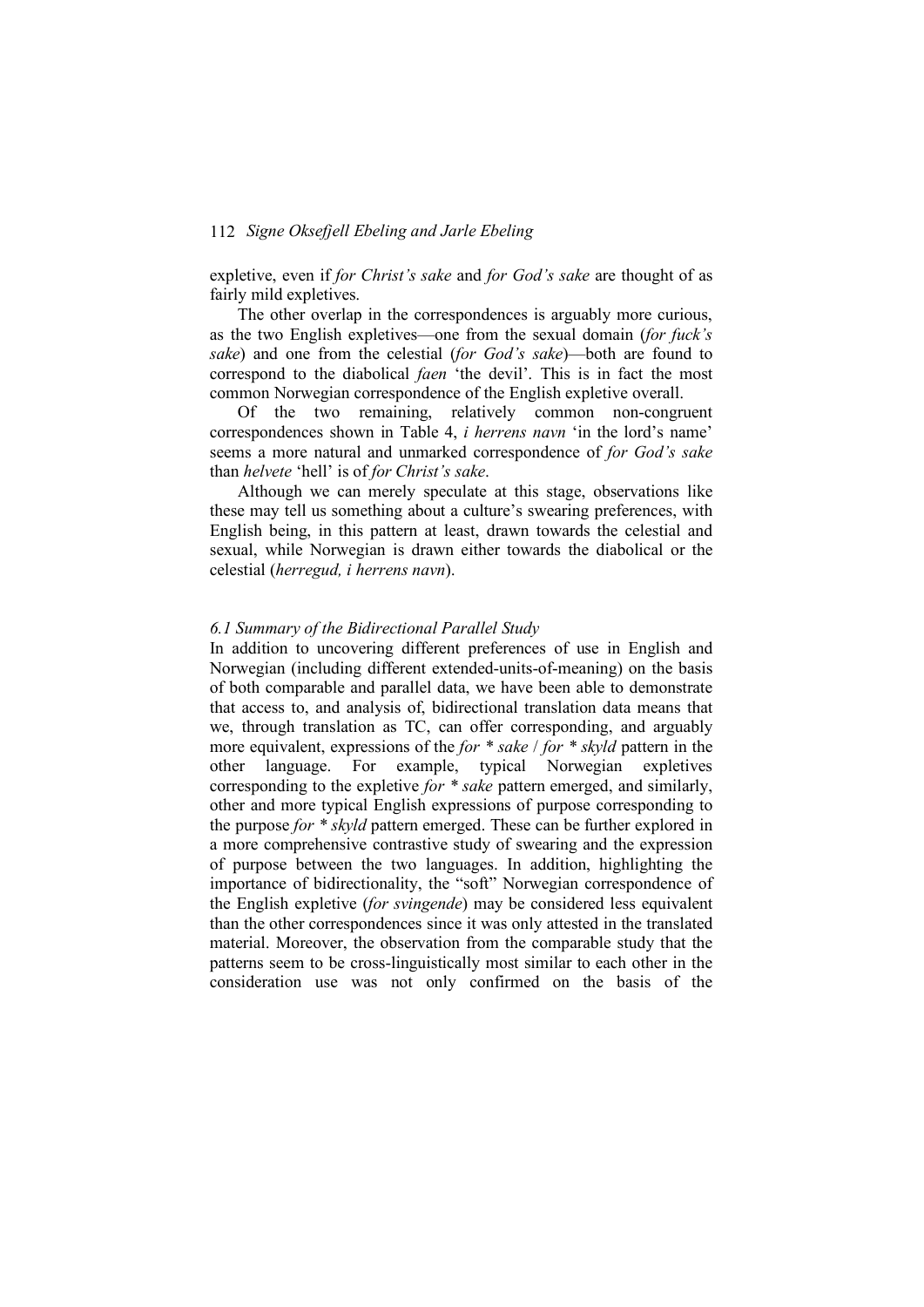bidirectional data, but further evidence was brought to the table through the large proportion of congruent correspondences.

We believe that we gain a deeper understanding of the items compared when using a bidirectional parallel technique as it offers a more comprehensive contrastive account of the patterns compared. It should also be mentioned that a bidirectional parallel study like this one could, and perhaps even should, serve as a starting point for further investigations that draw on much larger comparable monolingual corpora.

#### *7. Concluding Remarks*

In this article we have outlined some of the main types of corpora used in contrastive research and pointed out some of their strengths and weaknesses. In general terms, these can be summarized as follows: To investigate cross-linguistic correspondence and equivalence on the basis of a comparable corpus, researchers typically take predefined items or categories as their starting point, emerging from a perceived similarity (or even dissimilarity in some cases) in two or more languages (e.g. causative constructions). The CA in these cases may be based on the researcher's bilingual knowledge, dictionaries, grammars, and earlier research of previously identified causative constructions.

Parallel bidirectional corpora, on the other hand, add the dimension of having access to a pool of translators' bilingual competence, and what choices the translators make in similar linguistic situations. This enables investigations of both predefined and undefined items through perceived similarities or dissimilarities. Moreover, there is arguably more room for purely exploratory studies when the contrastive analysis is based on bidirectional translation data.

Following these general observations regarding different types of corpora and the *tertia comparationis* they represent, an attempt was made to directly compare the two different copus-based contrastive methods by performing two versions of the "same" cross-linguistic study. The rationale behind this exercise was to see to what extent it would lend support to the view held by some contrastive linguists that correspondence in translation is a good *tertium comparationis* if applied to carefully structured bidirectional parallel corpora. It was found that a bidirectional study arguably yielded more robust cross-linguistic results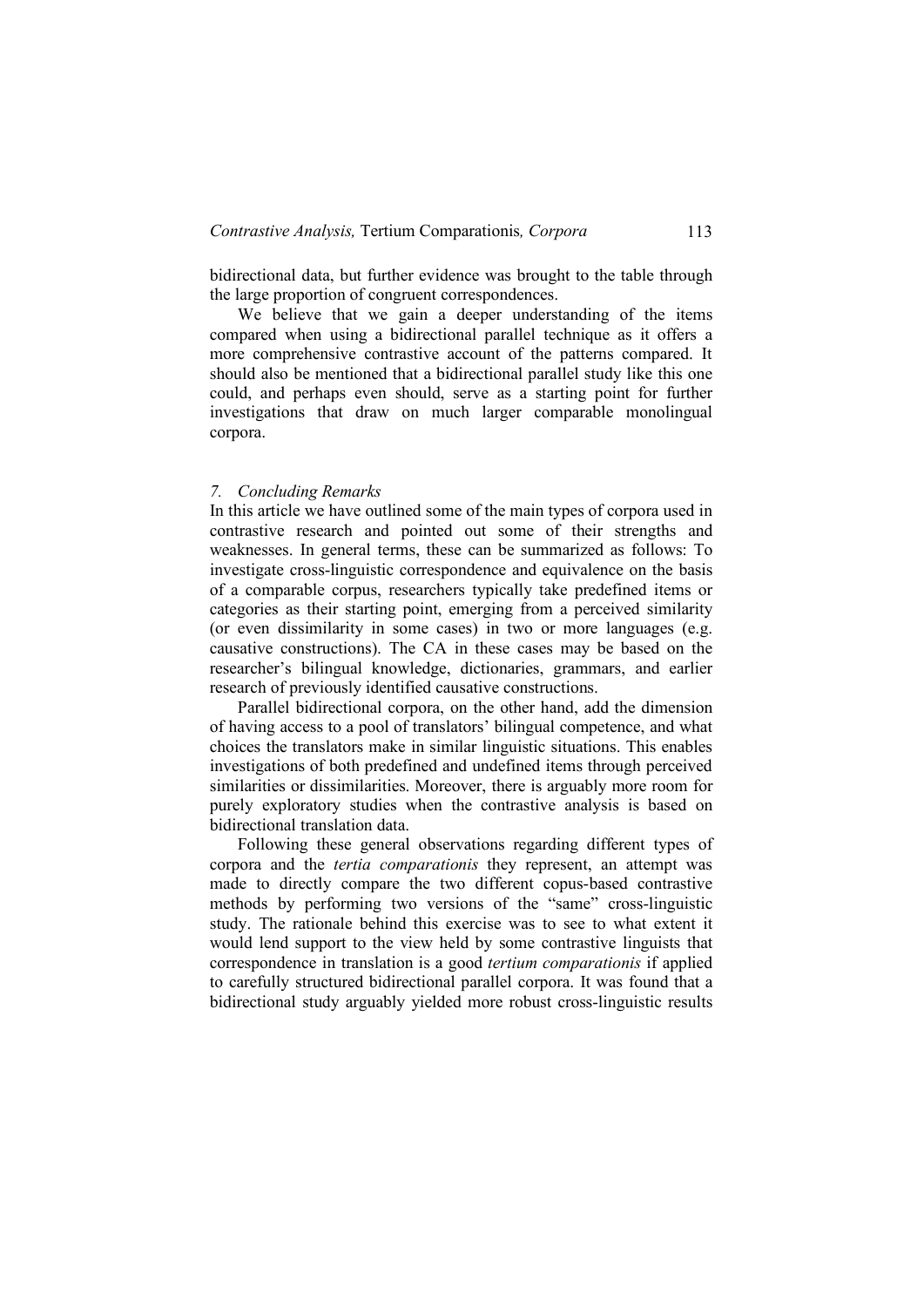as it has the extra advantage of providing translation paradigms. The bidirectionality of such corpora also ensures that the researcher can control for translation effects, i.e. potential translation-specific features.

It should be stressed that the idea of using bidirectional data for contrastive analysis is not our own. We are indebted to Stig Johansson, in particular, for devising a corpus integrating comparable monolingual and bilingual translation data within the same model, as first seen in the English-Norwegian Parallel Corpus (ENPC) (Johansson & Hofland 1994). The structure of the ENPC clearly yields results that are arguably superior to results obtained exclusively on the basis of comparable data—at least if the aim is to gain insight into the full cross-linguistic picture. As pointed out by Aijmer (2008: 208),

[i]t is difficult to see how any other method could give such a clear and detailed picture of the relationship between the languages and contribute to the languagespecific description of the languages compared.

However, comparable corpora are indispensable in contrastive studies, particularly when integrated within a bidirectional parallel set-up, but also as providers of more extensive data sets. Indeed, in a recent publication by Granger (2018: 183), a methodological framework termed Contrastive Translation Analysis is introduced, where a "multi-corpus empirical basis for corpus-based crosslinguistic studies" is called for. In this framework, both comparable and parallel corpora have a place and, in addition, learner corpora of the languages being compared (ibid. 190).

# *References*

- Aijmer, Karin. 2008. "Parallel corpora and comparable corpora." *Corpus Linguistics. An International Handbook, Vol. 1*. Eds. Anke Lüdeling and Merja Kytö. Berlin / New York: Walter de Gruyter. 275–292.
- Aijmer, Karin, Bengt Altenberg and Mats Johansson (eds). 1996. *Languages in Contrast. Papers from a Symposium on Text-based Cross-linguistic Studies. Lund 4–5 March 1994*. Lund: Lund University Press.
- Altenberg, Bengt. 1982. *The Genitive v. the* of*-construction: A Study of Syntactic Variation in 17th Century English.* Lund: Gleerup.
- Altenberg, Bengt. 1999. "Adverbial connectors in English and Swedish: Semantic and lexical correspondences*.*" *Out of Corpora. Studies in*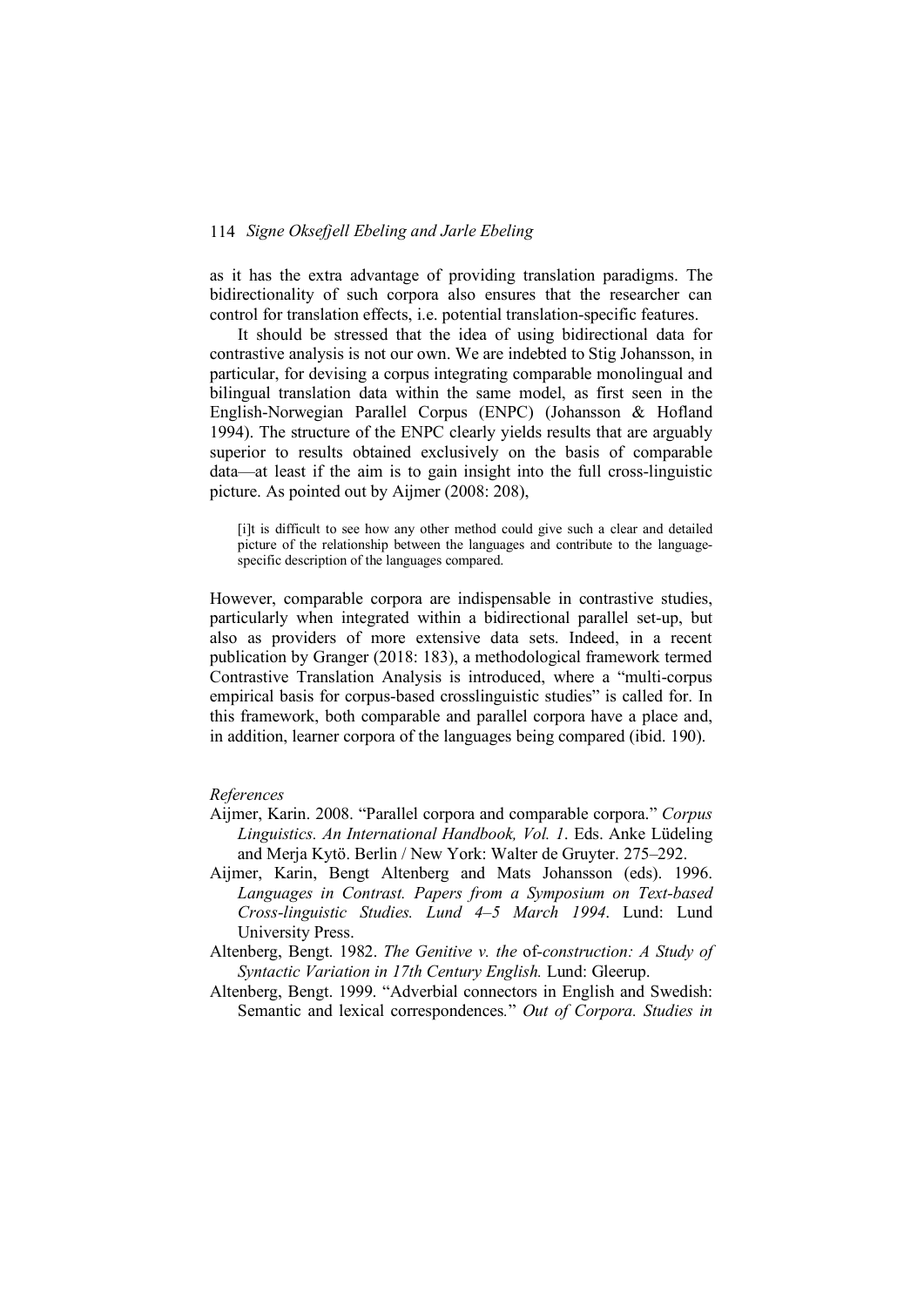*Honour of Stig Johansson*, Eds. Hilde Hasselgård and Signe Oksefjell. Amsterdam: John Benjamins. 249–268.

- Altenberg, Bengt and Sylviane Granger. 2002. "Recent trends in crosslinguistic lexical studies." *Lexis in Contrast. Corpus-based Approaches*. Eds. Bengt Altenberg and Sylviane Granger. Amsterdam: John Benjamins. 3–48.
- Biber, Douglas. 1995. *Dimensions of Register Variation*. Cambridge: CUP.
- Chesterman, Andrew. 1998. *Contrastive Functional Analysis*. Amsterdam: John Benjamins.
- Dyvik, Helge. 1998. "A translational basis for semantics." *Corpora and Cross-linguistic Research: Theory, Method, and Case Studies*. Eds. Stig Johansson and Signe Oksefjell. Amsterdam/Atlanta: Rodopi. 51–86.
- Ebeling, Jarle and Signe Oksefjell Ebeling. 2013a. *Patterns in Contrast.* Amsterdam: John Benjamins.
- Ebeling, Signe Oksefjell and Jarle Ebeling. 2013b. "From Babylon to Bergen: On the usefulness of aligned texts." *Bergen Language and Linguistics Studies* (BeLLS) 3(1), 23–42.
- Ebeling, Signe Oksefjell and Jarle Ebeling. 2014. "For Pete's sake! A corpus-based contrastive study of the English/Norwegian patterns 'for \* sake'/ 'for \* skyld'." *Languages in Contrast* 14(2), 191–213.
- Frawley, William. 1984. *Translation. Literary, Linguistic & Philosophical Perspectives*. Newark: University of Delaware Press.
- Gellerstam, Martin. 1986. "Translationese in Swedish novels translated from English." *Translation Studies in Scandinavia.* Eds. Lars Wollin and Hans Lindquist. Lund: CWK Gleerup. 88–95.
- Granger, Sylviane. 2018. "Tracking the third code. A cross-linguistic corpus-driven approach to metadiscursive markers." *The Corpus Linguistics Discourse. In Honour of Wolfgang Teubert.* Eds. Anna Čermáková and Michaela Mahlberg. Amsterdam: John Benjamins. 185–204.
- Hasselgård, Hilde. 2010. "Contrastive analysis/contrastive linguistics." *The Routledge Linguistics Encyclopedia*. Ed. Kirsten Malmkjær. London: Routledge. 98–101.
- Hasselgård, Hilde. Forthc. "Corpus-based contrastive studies: beginnings, developments and directions." To appear in *Languages in Contrast* 2020:2.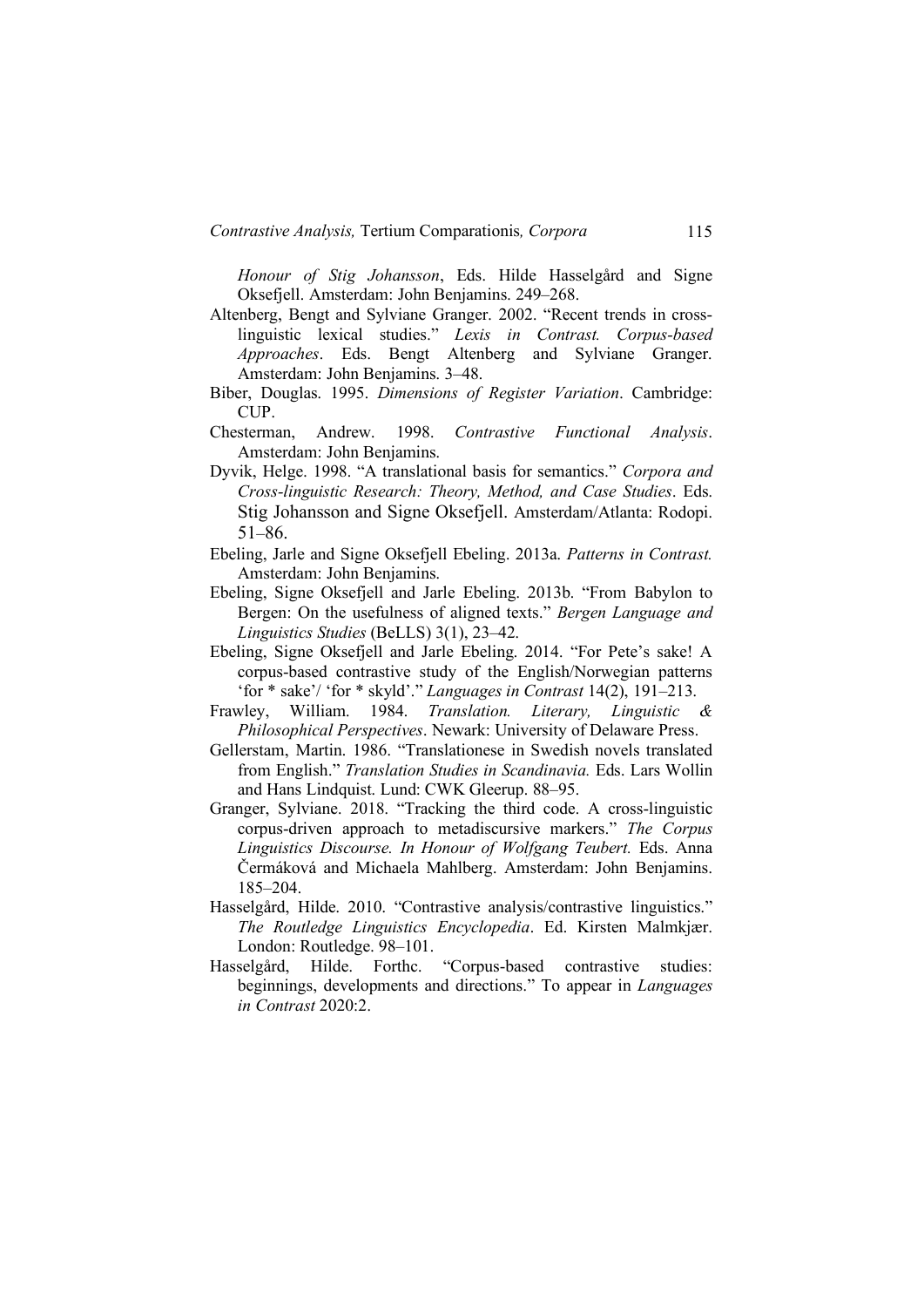Hasund, Ingrid Kristine. 2005. *Fy Farao! Om nestenbanning og andre kraftuttrykk*. Oslo: Cappelen.

James, Carl. 1980. *Contrastive Analysis*. London: Longman.

- Johansson, Stig. 2001. "The English verb *seem* and its correspondences in Norwegian: What seems to be the problem*?" A Wealth of English. Studies in Honour of Göran Kjellmer*, Ed. Karin Aijmer. Göteborg: Acta Universitatis Gothoburgensis. 221–245.
- Johansson, Stig. 2007. *Seeing through Multilingual Corpora: On the Use of Corpora in Contrastive Studies*. Amsterdam: John Benjamins.
- Johansson, Stig. 2011. "A multilingual outlook of corpora studies." *Perspectives on Corpus Linguistics*. Eds. Viana Vander, Sonia Zyngier and Geoff Barnbrook. Amsterdam: John Benjamins. 115– 129.
- Johansson, Stig. 2012. "Cross-linguistic perspectives." *English Corpus Linguistics: Crossing Paths*. Ed. Merja Kytö. Amsterdam: Rodopi. 45–68.
- Johansson, Stig and Knut Hofland. 1994. "Towards an English-Norwegian parallel corpus." *Creating and Using English Language Corpora: Papers from the Fourteenth International Conference on English Language Research on Computerized Corpora, Zurich 1993*, Eds. Udo Fries, Gunnel Tottie and Peter Schneider. Amsterdam: Rodopi. 25–37.

*Lexico.com*. 2019. Powered by OUP.

- Mair, Christian. 2018. "Contrastive analysis in linguistics." *Oxford Bibliographies Online*, https://www.oxfordbibliographies.com/. DOI: 10.1093/obo/9780199772810-0214.
- McEnery, Tony and Richard Xiao. 2007. "Parallel and comparable corpora: What is happening*?" Incorporating Corpora. The Linguist and the Translator.* Eds. Gunilla M. Anderman and Margaret Rogers. Clevedon: Multilingual Matters. 18–31.
- *Oxford English Dictionary* (OED) Online. 2020. Oxford: OUP. http://oed.com/.
- Sinclair, John. 1996. "The search for units of meaning." *Textus* IX: 75– 106.
- Teich, Elke. 2003. *Cross-Linguistic Variation in System and Text. A Methodology for the Investigation of Translation and Comparable Texts.* Berlin: Mouton de Gruyter.